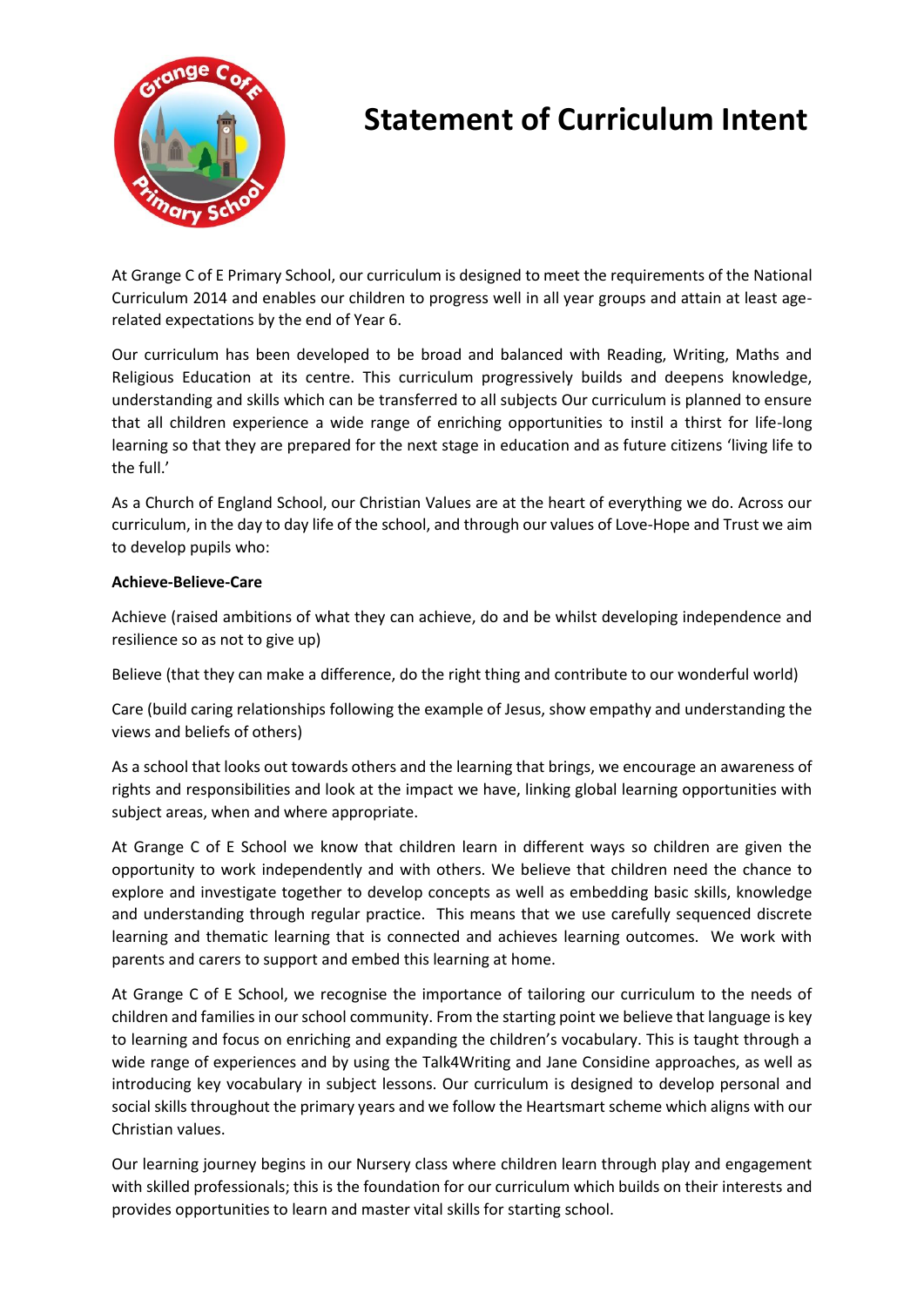#### **Curriculum Subjects**

### **English**

Children at Grange Cof E Primary School are taught to read and spell using systematic synthetic phonics initially. In the Early Years and Year 1, our phonics curriculum is based on the New Little Wandle Letters and Sounds <https://www.littlewandlelettersandsounds.org.uk/> Phonics teaching forms a discrete part of the timetable in in Reception and Y 1 and also in Y2 where children require additional practice; children are taught so that they are moving into Phase 5 by the end of Reception ready for Y1. All children in Year 1 take the [Phonics Screening Check,](https://www.gov.uk/government/publications/phonics-screening-check-sample-materials-and-training-video/phonics-screening-check-structure-and-content-of-the-check) whereby they apply their phonics knowledge to decode both real and pseudo (alien) words. From Year 2 upwards, our spellings provision is based on the Jane Considine Spelling programme, and grammar and punctuation is taught as part of the writing programme and in discrete lessons following the sequence for the year group. Spelling is enhanced using the online spelling site 'Spelling Shed' and for those that require additional support, the IDL Literacy resource online.

In all classes, our English provision is based around accessing quality texts as supported by the [Jane](https://clpe.org.uk/powerofreading) Considine and Talk4 Writing programmes.

Reading provision for our children new to reading is through phonically matched readers linked to Little Wandle Letters and Sounds. Children in R and Y1 read and explore books in small groups during guided reading time and individually with an adult. From Y2 children read in groups or individually and focus on read and respond tasks which guide their reading comprehension and support word level work.

To provide additional reading materials, the Collins Big Cat reading scheme is used across the year groups, with other readers to add variation until the children are confident at a level where they can move to published library books/novels that are colour banded. Older KS2 children are encouraged to change their own books in our school library.

Assessments in reading are carried out using half termly PIRA tests and areas for development are highlighted for teaching in the next half term.

#### **Mathematics**

Children are taught to practically problem solve and reason from the Early Years to Year 6 using the objectives from the National Curriculum delivered through the White Rose mathematics scheme. A focus on modelling and visual images in maths is key to good understanding and fluency.

Teaching enables these objectives to be mastered through elements of the White Rose Planning and through fluency and accuracy using a range of support resources. This is further enhanced through the school's use of the interactive, 'Times Table Rock and Maths Shed' programme including other, relevant, interactive games.

Additionally, children are carefully monitored and assessed through termly White Rose assessments; the data is scrutinised and used by the subject leader and teachers to inform future their planning enabling them to provide personalised targeted learning for all children.

Children throughout school are taught to increasingly apply their knowledge and skills and to independently problem solve.

## **Science**

Science teaching at Grange CE Primary School aims to fulfil the requirements of the National Curriculum 2014 for science; providing a broad, balanced and differentiated curriculum; ensuring the progressive development of knowledge, skills and vocabulary and for the children to develop a love of science. Furthermore, we aim to inspire in pupils a curiosity and fascination about the natural and